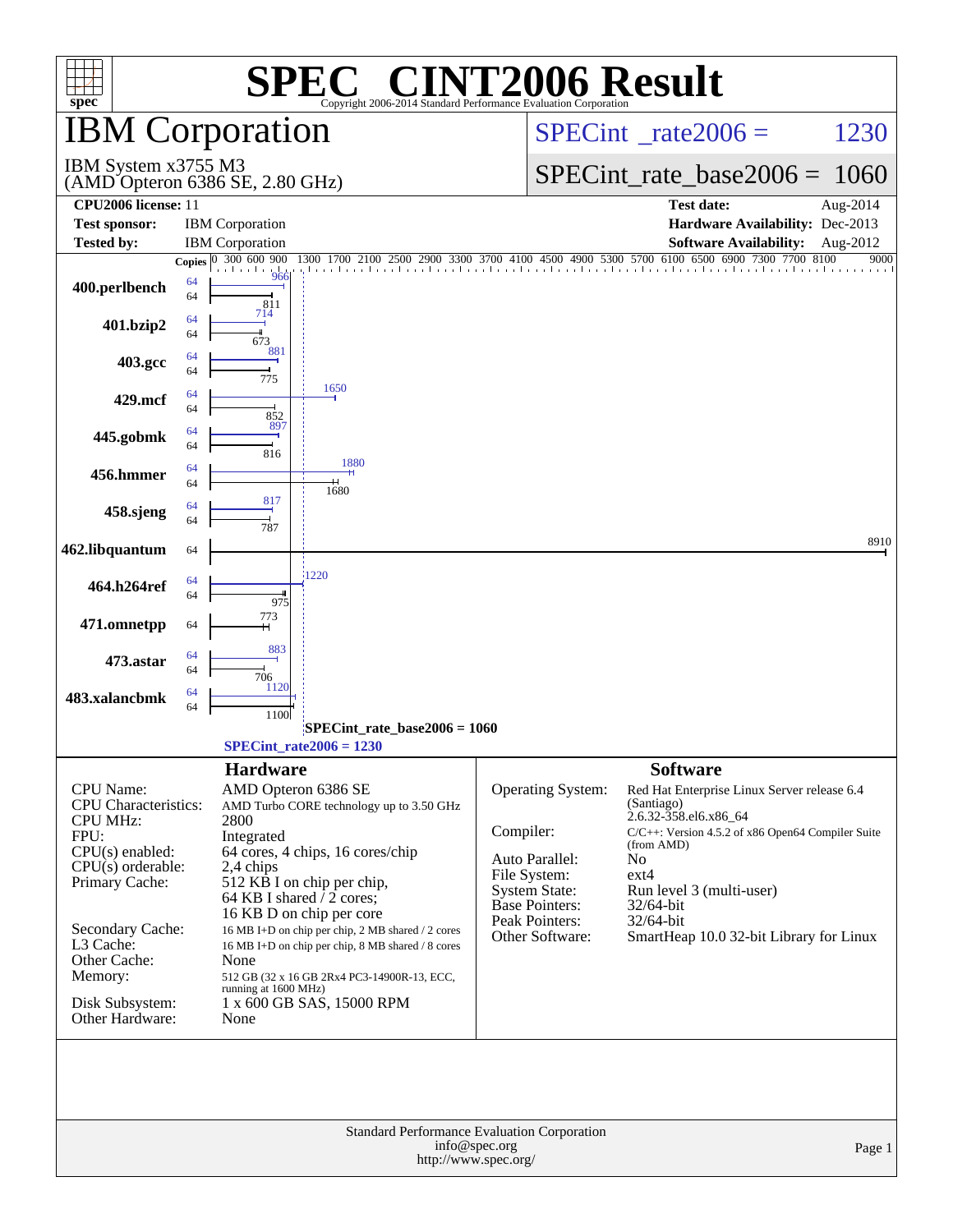

# IBM Corporation

### SPECint rate $2006 = 1230$

#### IBM System x3755 M3

(AMD Opteron 6386 SE, 2.80 GHz)

[SPECint\\_rate\\_base2006 =](http://www.spec.org/auto/cpu2006/Docs/result-fields.html#SPECintratebase2006) 1060

**[CPU2006 license:](http://www.spec.org/auto/cpu2006/Docs/result-fields.html#CPU2006license)** 11 **[Test date:](http://www.spec.org/auto/cpu2006/Docs/result-fields.html#Testdate)** Aug-2014 **[Test sponsor:](http://www.spec.org/auto/cpu2006/Docs/result-fields.html#Testsponsor)** IBM Corporation **[Hardware Availability:](http://www.spec.org/auto/cpu2006/Docs/result-fields.html#HardwareAvailability)** Dec-2013 **[Tested by:](http://www.spec.org/auto/cpu2006/Docs/result-fields.html#Testedby)** IBM Corporation **[Software Availability:](http://www.spec.org/auto/cpu2006/Docs/result-fields.html#SoftwareAvailability)** Aug-2012

#### **[Results Table](http://www.spec.org/auto/cpu2006/Docs/result-fields.html#ResultsTable)**

|                                                                                                          | <b>Base</b>   |                |       |                |            | <b>Peak</b>    |             |               |                |              |                |              |                |              |
|----------------------------------------------------------------------------------------------------------|---------------|----------------|-------|----------------|------------|----------------|-------------|---------------|----------------|--------------|----------------|--------------|----------------|--------------|
| <b>Benchmark</b>                                                                                         | <b>Copies</b> | <b>Seconds</b> | Ratio | <b>Seconds</b> | Ratio      | <b>Seconds</b> | Ratio       | <b>Copies</b> | <b>Seconds</b> | <b>Ratio</b> | <b>Seconds</b> | <b>Ratio</b> | <b>Seconds</b> | <b>Ratio</b> |
| 400.perlbench                                                                                            | 64            | 779            | 803   | 768            | 814        | 771            | 811         | 64            | 646            | 968          | 647            | 966          | 647            | 966          |
| 401.bzip2                                                                                                | 64            | 918            | 673   | 916            | 674        | 939            | 658         | 64            | 867            | 713          | 864            | 714          | 863            | 715          |
| $403.\mathrm{gcc}$                                                                                       | 64            | 660            | 781   | 666            | 774        | 664            | 775         | 64            | 579            | 890          | 585            | 881          | 588            | 877          |
| $429$ .mcf                                                                                               | 64            | 690            | 845   | 685            | 852        | 684            | 853         | 64            | 355            | 1650         | 355            | 1650         | 357            | 1640         |
| $445$ .gobmk                                                                                             | 64            | 823            | 816   | 822            | 816        | 823            | 816         | 64            | 752            | 893          | 749            | 897          | 748            | 897          |
| 456.hmmer                                                                                                | 64            | 355            | 1680  | 370            | 1620       | 354            | 16901       | 64            | 317            | 1880         | 326            | 1830         | 316            | 1890         |
| $458$ .sjeng                                                                                             | 64            | 985            | 786   | 984            | 787        | 984            | 787         | 64            | 948            | 817          | 951            | 814          | 947            | 817          |
| 462.libquantum                                                                                           | 64            | 149            | 8900  | 149            | 8910       | 149            | 8910        | 64            | 149            | 8900         | 149            | 8910         | 149            | 8910         |
| 464.h264ref                                                                                              | 64            | 1453           | 975   | 1489           | 951        | 1440           | 984         | 64            | 1165           | 1220         | 1163           | 1220         | 1163           | 1220         |
| 471.omnetpp                                                                                              | 64            | 518            | 773   | 518            | 773        | 577            | 694         | 64            | 518            | 773          | 518            | 773          | 577            | 694          |
| 473.astar                                                                                                | 64            | 638            | 705   | 637            | <b>706</b> | 636            | 706         | 64            | 509            | 883          | 509            | 883          | 509            | 883          |
| 483.xalancbmk                                                                                            | 64            | 401            | 1100  | 401            | 1100       | 401            | <b>1100</b> | 64            | 395            | 1120         | 395            | 1120         | 395            | 1120         |
| Results appear in the order in which they were run. Bold underlined text indicates a median measurement. |               |                |       |                |            |                |             |               |                |              |                |              |                |              |

#### **[Submit Notes](http://www.spec.org/auto/cpu2006/Docs/result-fields.html#SubmitNotes)**

The config file option 'submit' was used. 'numactl' was used to bind copies to the cores. See the configuration file for details.

#### **[Operating System Notes](http://www.spec.org/auto/cpu2006/Docs/result-fields.html#OperatingSystemNotes)**

'ulimit -s unlimited' was used to set environment stack size 'ulimit -l 2097152' was used to set environment locked pages in memory limit

Set transparent\_hugepage=never as a boot parameter in /boot/grub/menu.lst

Set vm/nr\_hugepages=57344 in /etc/sysctl.conf mount -t hugetlbfs nodev /mnt/hugepages

#### **[Platform Notes](http://www.spec.org/auto/cpu2006/Docs/result-fields.html#PlatformNotes)**

 BIOS setting: Operating Mode set to Performance Sysinfo program /home/SPECcpu-20120821-amd1206/Docs/sysinfo-rev6818 \$Rev: 6818 \$ \$Date:: 2012-07-17 #\$ 5569a0425e2ad530534e4c79a46e4d28 running on x3755M3 Sun Aug 10 19:46:45 2014

 This section contains SUT (System Under Test) info as seen by some common utilities. To remove or add to this section, see: <http://www.spec.org/cpu2006/Docs/config.html#sysinfo>

From /proc/cpuinfo

Continued on next page

Standard Performance Evaluation Corporation [info@spec.org](mailto:info@spec.org) <http://www.spec.org/>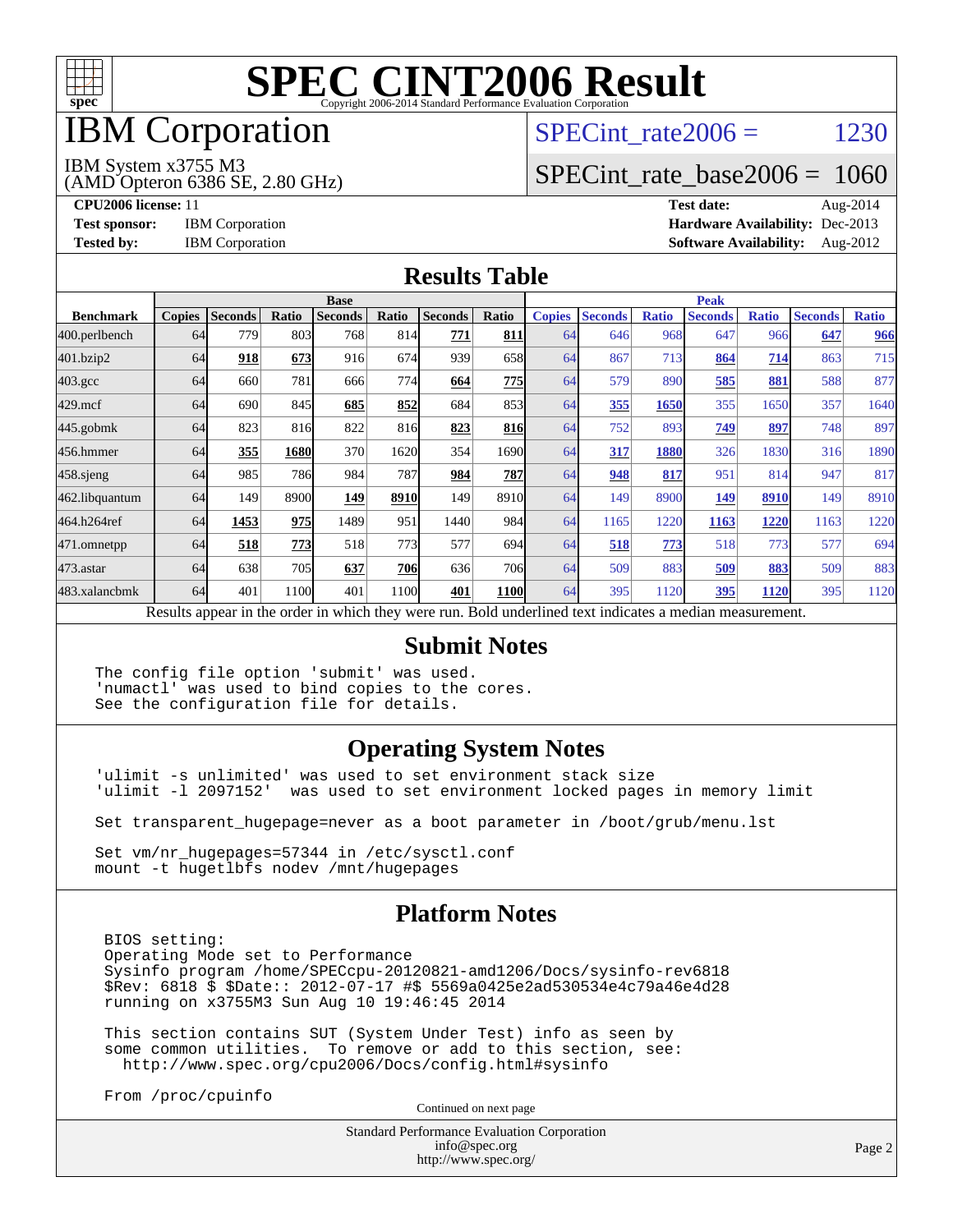

IBM Corporation

SPECint rate $2006 = 1230$ 

(AMD Opteron 6386 SE, 2.80 GHz) IBM System x3755 M3

[SPECint\\_rate\\_base2006 =](http://www.spec.org/auto/cpu2006/Docs/result-fields.html#SPECintratebase2006) 1060

**[CPU2006 license:](http://www.spec.org/auto/cpu2006/Docs/result-fields.html#CPU2006license)** 11 **[Test date:](http://www.spec.org/auto/cpu2006/Docs/result-fields.html#Testdate)** Aug-2014 **[Test sponsor:](http://www.spec.org/auto/cpu2006/Docs/result-fields.html#Testsponsor)** IBM Corporation **[Hardware Availability:](http://www.spec.org/auto/cpu2006/Docs/result-fields.html#HardwareAvailability)** Dec-2013 **[Tested by:](http://www.spec.org/auto/cpu2006/Docs/result-fields.html#Testedby)** IBM Corporation **[Software Availability:](http://www.spec.org/auto/cpu2006/Docs/result-fields.html#SoftwareAvailability)** Aug-2012

#### **[Platform Notes \(Continued\)](http://www.spec.org/auto/cpu2006/Docs/result-fields.html#PlatformNotes)**

 model name : AMD Opteron(tm) Processor 6386 SE 4 "physical id"s (chips) 64 "processors" cores, siblings (Caution: counting these is hw and system dependent. The following excerpts from /proc/cpuinfo might not be reliable. Use with caution.) cpu cores : 8 siblings : 16 physical 0: cores 0 1 2 3 4 5 6 7 physical 1: cores 0 1 2 3 4 5 6 7 physical 2: cores 0 1 2 3 4 5 6 7 physical 3: cores 0 1 2 3 4 5 6 7 cache size : 2048 KB From /proc/meminfo MemTotal: 529379112 kB<br>HugePages Total: 57344 HugePages\_Total: 57344 Hugepagesize: 2048 kB /usr/bin/lsb\_release -d Red Hat Enterprise Linux Server release 6.4 (Santiago) From /etc/\*release\* /etc/\*version\* redhat-release: Red Hat Enterprise Linux Server release 6.4 (Santiago) system-release: Red Hat Enterprise Linux Server release 6.4 (Santiago) system-release-cpe: cpe:/o:redhat:enterprise\_linux:6server:ga:server uname -a: Linux x3755M3 2.6.32-358.el6.x86\_64 #1 SMP Tue Jan 29 11:47:41 EST 2013 x86\_64 x86\_64 x86\_64 GNU/Linux run-level 3 Aug 7 11:42 SPEC is set to: /home/SPECcpu-20120821-amd1206 Filesystem Type Size Used Avail Use% Mounted on /dev/mapper/VolGroup-lv\_root ext4 546G 151G 368G 30% / Additional information from dmidecode: BIOS American Megatrends Inc. -[AYE167AUS-1.14]- 10/14/2013 Memory: 32x 16 GB 32x Samsung M393B2G70BH0- 16 GB 1866 MHz 2 rank (End of data from sysinfo program) The sysinfo-rev6818 used in this submission has an issue parsing the dmidecode output with "Memory Device Mapped Address" lines. The additional "32x 16 GB" in the sysinfo section above are not actual memory DIMMs and can be ignored.

> Standard Performance Evaluation Corporation [info@spec.org](mailto:info@spec.org) <http://www.spec.org/>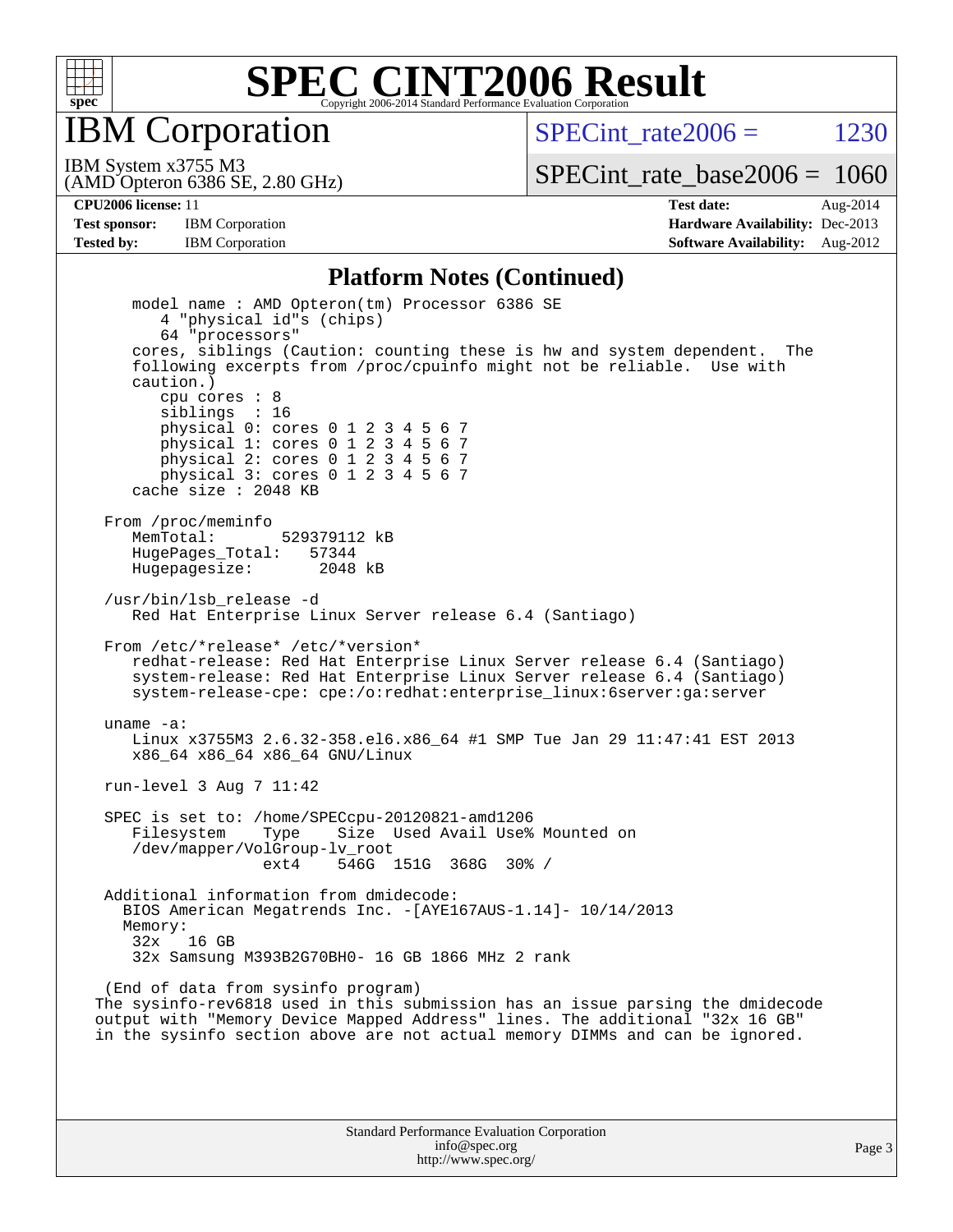

**IBM** Corporation

SPECint rate $2006 = 1230$ 

IBM System x3755 M3

(AMD Opteron 6386 SE, 2.80 GHz)

[SPECint\\_rate\\_base2006 =](http://www.spec.org/auto/cpu2006/Docs/result-fields.html#SPECintratebase2006) 1060

**[Test sponsor:](http://www.spec.org/auto/cpu2006/Docs/result-fields.html#Testsponsor)** IBM Corporation **[Hardware Availability:](http://www.spec.org/auto/cpu2006/Docs/result-fields.html#HardwareAvailability)** Dec-2013

**[CPU2006 license:](http://www.spec.org/auto/cpu2006/Docs/result-fields.html#CPU2006license)** 11 **[Test date:](http://www.spec.org/auto/cpu2006/Docs/result-fields.html#Testdate)** Aug-2014 **[Tested by:](http://www.spec.org/auto/cpu2006/Docs/result-fields.html#Testedby)** IBM Corporation **[Software Availability:](http://www.spec.org/auto/cpu2006/Docs/result-fields.html#SoftwareAvailability)** Aug-2012

#### **[General Notes](http://www.spec.org/auto/cpu2006/Docs/result-fields.html#GeneralNotes)**

Environment variables set by runspec before the start of the run: LD\_LIBRARY\_PATH = "/home/SPECcpu-20120821-amd1206/amd1206-rate-libs-revA/32:/home/SPECcpu-20120821-amd1206/amd1206-rate-libs-revA/64"

The x86 Open64 Compiler Suite is only available from (and supported by) AMD at <http://developer.amd.com/cpu/open64>

Binaries were compiled on a system with 2x AMD Opteron 6386SE chips + 128GB Memory using RHEL 6.3

### **[Base Compiler Invocation](http://www.spec.org/auto/cpu2006/Docs/result-fields.html#BaseCompilerInvocation)**

[C benchmarks](http://www.spec.org/auto/cpu2006/Docs/result-fields.html#Cbenchmarks): [opencc](http://www.spec.org/cpu2006/results/res2014q3/cpu2006-20140812-30909.flags.html#user_CCbase_Fopencc)

[C++ benchmarks:](http://www.spec.org/auto/cpu2006/Docs/result-fields.html#CXXbenchmarks) [openCC](http://www.spec.org/cpu2006/results/res2014q3/cpu2006-20140812-30909.flags.html#user_CXXbase_FopenCC)

#### **[Base Portability Flags](http://www.spec.org/auto/cpu2006/Docs/result-fields.html#BasePortabilityFlags)**

 400.perlbench: [-DSPEC\\_CPU\\_LP64](http://www.spec.org/cpu2006/results/res2014q3/cpu2006-20140812-30909.flags.html#b400.perlbench_basePORTABILITY_DSPEC_CPU_LP64) [-DSPEC\\_CPU\\_LINUX\\_X64](http://www.spec.org/cpu2006/results/res2014q3/cpu2006-20140812-30909.flags.html#b400.perlbench_baseCPORTABILITY_DSPEC_CPU_LINUX_X64) 401.bzip2: [-DSPEC\\_CPU\\_LP64](http://www.spec.org/cpu2006/results/res2014q3/cpu2006-20140812-30909.flags.html#suite_basePORTABILITY401_bzip2_DSPEC_CPU_LP64) 403.gcc: [-DSPEC\\_CPU\\_LP64](http://www.spec.org/cpu2006/results/res2014q3/cpu2006-20140812-30909.flags.html#suite_basePORTABILITY403_gcc_DSPEC_CPU_LP64) 429.mcf: [-DSPEC\\_CPU\\_LP64](http://www.spec.org/cpu2006/results/res2014q3/cpu2006-20140812-30909.flags.html#suite_basePORTABILITY429_mcf_DSPEC_CPU_LP64) 445.gobmk: [-DSPEC\\_CPU\\_LP64](http://www.spec.org/cpu2006/results/res2014q3/cpu2006-20140812-30909.flags.html#suite_basePORTABILITY445_gobmk_DSPEC_CPU_LP64) 456.hmmer: [-DSPEC\\_CPU\\_LP64](http://www.spec.org/cpu2006/results/res2014q3/cpu2006-20140812-30909.flags.html#suite_basePORTABILITY456_hmmer_DSPEC_CPU_LP64) 458.sjeng: [-DSPEC\\_CPU\\_LP64](http://www.spec.org/cpu2006/results/res2014q3/cpu2006-20140812-30909.flags.html#suite_basePORTABILITY458_sjeng_DSPEC_CPU_LP64) 462.libquantum: [-DSPEC\\_CPU\\_LP64](http://www.spec.org/cpu2006/results/res2014q3/cpu2006-20140812-30909.flags.html#suite_basePORTABILITY462_libquantum_DSPEC_CPU_LP64) [-DSPEC\\_CPU\\_LINUX](http://www.spec.org/cpu2006/results/res2014q3/cpu2006-20140812-30909.flags.html#b462.libquantum_baseCPORTABILITY_DSPEC_CPU_LINUX) 464.h264ref: [-DSPEC\\_CPU\\_LP64](http://www.spec.org/cpu2006/results/res2014q3/cpu2006-20140812-30909.flags.html#suite_basePORTABILITY464_h264ref_DSPEC_CPU_LP64)

483.xalancbmk: [-DSPEC\\_CPU\\_LINUX](http://www.spec.org/cpu2006/results/res2014q3/cpu2006-20140812-30909.flags.html#b483.xalancbmk_baseCXXPORTABILITY_DSPEC_CPU_LINUX)

### **[Base Optimization Flags](http://www.spec.org/auto/cpu2006/Docs/result-fields.html#BaseOptimizationFlags)**

[C benchmarks](http://www.spec.org/auto/cpu2006/Docs/result-fields.html#Cbenchmarks):

[-Ofast](http://www.spec.org/cpu2006/results/res2014q3/cpu2006-20140812-30909.flags.html#user_CCbase_F-Ofast) [-CG:local\\_sched\\_alg=1](http://www.spec.org/cpu2006/results/res2014q3/cpu2006-20140812-30909.flags.html#user_CCbase_F-CG:local_sched_alg_2175ca61f1a2717f1ec57b14995b9e7a) [-INLINE:aggressive=ON](http://www.spec.org/cpu2006/results/res2014q3/cpu2006-20140812-30909.flags.html#user_CCbase_F-INLINE:aggressive_1968a21fda3b9e485676870015f71302) [-IPA:plimit=8000](http://www.spec.org/cpu2006/results/res2014q3/cpu2006-20140812-30909.flags.html#user_CCbase_F-IPA:plimit_92cba83f3d47f09c7d5368fda93ddbd7) [-IPA:small\\_pu=100](http://www.spec.org/cpu2006/results/res2014q3/cpu2006-20140812-30909.flags.html#user_CCbase_F-IPA:small_pu_900a09767c6929d55c26ea3d32399996) [-HP:bd=2m:heap=2m](http://www.spec.org/cpu2006/results/res2014q3/cpu2006-20140812-30909.flags.html#user_CCbase_F-HUGEPAGE_539c723a9f9bd1bd95cd839aeb740bae) [-mso](http://www.spec.org/cpu2006/results/res2014q3/cpu2006-20140812-30909.flags.html#user_CCbase_F-mso) [-LNO:prefetch=2](http://www.spec.org/cpu2006/results/res2014q3/cpu2006-20140812-30909.flags.html#user_CCbase_F-LNO:prefetch_9aee81855ba0592a3c8a40ba7b041143) [-march=bdver1](http://www.spec.org/cpu2006/results/res2014q3/cpu2006-20140812-30909.flags.html#user_CCbase_F-march_fdb9f2653a6b3eaa60be4cf93a9ba5f3)

[C++ benchmarks:](http://www.spec.org/auto/cpu2006/Docs/result-fields.html#CXXbenchmarks)

[-Ofast](http://www.spec.org/cpu2006/results/res2014q3/cpu2006-20140812-30909.flags.html#user_CXXbase_F-Ofast) [-m32](http://www.spec.org/cpu2006/results/res2014q3/cpu2006-20140812-30909.flags.html#user_CXXbase_F-m32) [-INLINE:aggressive=on](http://www.spec.org/cpu2006/results/res2014q3/cpu2006-20140812-30909.flags.html#user_CXXbase_F-INLINE:aggressive_e14807c0a1e56a6a83cb25ab07c7ae8a) [-CG:cmp\\_peep=on](http://www.spec.org/cpu2006/results/res2014q3/cpu2006-20140812-30909.flags.html#user_CXXbase_F-CG:cmp_peep_ab90c979e95bee1f1f617a32622424ed) [-D\\_\\_OPEN64\\_FAST\\_SET](http://www.spec.org/cpu2006/results/res2014q3/cpu2006-20140812-30909.flags.html#user_CXXbase_F-D__OPEN64_FAST_SET_294c6d8260f208640e5474aae24dc22e) [-march=bdver1](http://www.spec.org/cpu2006/results/res2014q3/cpu2006-20140812-30909.flags.html#user_CXXbase_F-march_fdb9f2653a6b3eaa60be4cf93a9ba5f3) [-L/root/work/libraries/SmartHeap-10/lib -lsmartheap](http://www.spec.org/cpu2006/results/res2014q3/cpu2006-20140812-30909.flags.html#user_CXXbase_F-L_lib_directory_lsmartheap_85a76c4428362ddebb9fcf59329573fc)

#### **[Peak Compiler Invocation](http://www.spec.org/auto/cpu2006/Docs/result-fields.html#PeakCompilerInvocation)**

[C benchmarks](http://www.spec.org/auto/cpu2006/Docs/result-fields.html#Cbenchmarks): [opencc](http://www.spec.org/cpu2006/results/res2014q3/cpu2006-20140812-30909.flags.html#user_CCpeak_Fopencc)

Continued on next page

Standard Performance Evaluation Corporation [info@spec.org](mailto:info@spec.org) <http://www.spec.org/>

Page 4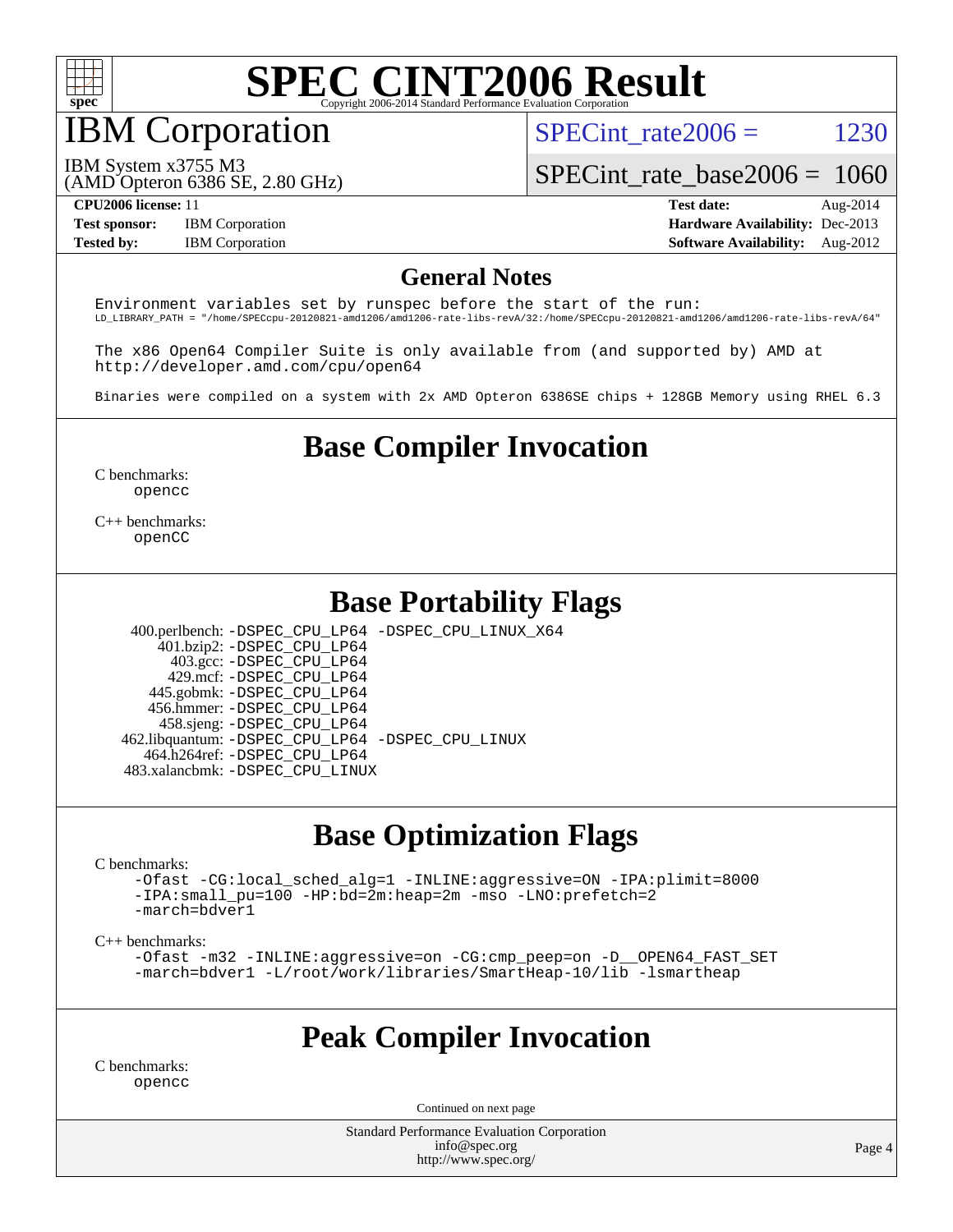

IBM Corporation

 $SPECTnt_rate2006 = 1230$ 

(AMD Opteron 6386 SE, 2.80 GHz) IBM System x3755 M3

[SPECint\\_rate\\_base2006 =](http://www.spec.org/auto/cpu2006/Docs/result-fields.html#SPECintratebase2006) 1060

**[CPU2006 license:](http://www.spec.org/auto/cpu2006/Docs/result-fields.html#CPU2006license)** 11 **[Test date:](http://www.spec.org/auto/cpu2006/Docs/result-fields.html#Testdate)** Aug-2014 **[Test sponsor:](http://www.spec.org/auto/cpu2006/Docs/result-fields.html#Testsponsor)** IBM Corporation **[Hardware Availability:](http://www.spec.org/auto/cpu2006/Docs/result-fields.html#HardwareAvailability)** Dec-2013 **[Tested by:](http://www.spec.org/auto/cpu2006/Docs/result-fields.html#Testedby)** IBM Corporation **[Software Availability:](http://www.spec.org/auto/cpu2006/Docs/result-fields.html#SoftwareAvailability)** Aug-2012

### **[Peak Compiler Invocation \(Continued\)](http://www.spec.org/auto/cpu2006/Docs/result-fields.html#PeakCompilerInvocation)**

[C++ benchmarks:](http://www.spec.org/auto/cpu2006/Docs/result-fields.html#CXXbenchmarks) [openCC](http://www.spec.org/cpu2006/results/res2014q3/cpu2006-20140812-30909.flags.html#user_CXXpeak_FopenCC)

#### **[Peak Portability Flags](http://www.spec.org/auto/cpu2006/Docs/result-fields.html#PeakPortabilityFlags)**

 400.perlbench: [-DSPEC\\_CPU\\_LP64](http://www.spec.org/cpu2006/results/res2014q3/cpu2006-20140812-30909.flags.html#b400.perlbench_peakPORTABILITY_DSPEC_CPU_LP64) [-DSPEC\\_CPU\\_LINUX\\_X64](http://www.spec.org/cpu2006/results/res2014q3/cpu2006-20140812-30909.flags.html#b400.perlbench_peakCPORTABILITY_DSPEC_CPU_LINUX_X64) 401.bzip2: [-DSPEC\\_CPU\\_LP64](http://www.spec.org/cpu2006/results/res2014q3/cpu2006-20140812-30909.flags.html#suite_peakPORTABILITY401_bzip2_DSPEC_CPU_LP64) 445.gobmk: [-DSPEC\\_CPU\\_LP64](http://www.spec.org/cpu2006/results/res2014q3/cpu2006-20140812-30909.flags.html#suite_peakPORTABILITY445_gobmk_DSPEC_CPU_LP64) 456.hmmer: [-DSPEC\\_CPU\\_LP64](http://www.spec.org/cpu2006/results/res2014q3/cpu2006-20140812-30909.flags.html#suite_peakPORTABILITY456_hmmer_DSPEC_CPU_LP64) 458.sjeng: [-DSPEC\\_CPU\\_LP64](http://www.spec.org/cpu2006/results/res2014q3/cpu2006-20140812-30909.flags.html#suite_peakPORTABILITY458_sjeng_DSPEC_CPU_LP64) 462.libquantum: [-DSPEC\\_CPU\\_LP64](http://www.spec.org/cpu2006/results/res2014q3/cpu2006-20140812-30909.flags.html#suite_peakPORTABILITY462_libquantum_DSPEC_CPU_LP64) [-DSPEC\\_CPU\\_LINUX](http://www.spec.org/cpu2006/results/res2014q3/cpu2006-20140812-30909.flags.html#b462.libquantum_peakCPORTABILITY_DSPEC_CPU_LINUX) 464.h264ref: [-DSPEC\\_CPU\\_LP64](http://www.spec.org/cpu2006/results/res2014q3/cpu2006-20140812-30909.flags.html#suite_peakPORTABILITY464_h264ref_DSPEC_CPU_LP64) 473.astar: [-DSPEC\\_CPU\\_LP64](http://www.spec.org/cpu2006/results/res2014q3/cpu2006-20140812-30909.flags.html#suite_peakPORTABILITY473_astar_DSPEC_CPU_LP64) 483.xalancbmk: [-DSPEC\\_CPU\\_LINUX](http://www.spec.org/cpu2006/results/res2014q3/cpu2006-20140812-30909.flags.html#b483.xalancbmk_peakCXXPORTABILITY_DSPEC_CPU_LINUX)

### **[Peak Optimization Flags](http://www.spec.org/auto/cpu2006/Docs/result-fields.html#PeakOptimizationFlags)**

[C benchmarks](http://www.spec.org/auto/cpu2006/Docs/result-fields.html#Cbenchmarks):

| 400.perlbench: -fb_create fbdata(pass 1) -fb_opt fbdata(pass 2) -Ofast<br>-LNO:prefetch=2 -LNO:opt=0 -IPA:plimit=20000<br>-OPT:unroll_times_max=8 -OPT:unroll_size=256<br>-OPT:unroll_level=2 -OPT:keep_ext=on -WOPT:if_conv=0<br>-WOPT:sib=on -CG:local_sched_alg=1 -CG:unroll_fb_req=on<br>-CG:movext_icmp=off -HP:bd=2m:heap=2m -march=bdver1<br>-GRA:aggr_loop_splitting=off -GRA:loop_splitting=off |  |  |  |  |  |
|----------------------------------------------------------------------------------------------------------------------------------------------------------------------------------------------------------------------------------------------------------------------------------------------------------------------------------------------------------------------------------------------------------|--|--|--|--|--|
| 401.bzip2: -fb_create fbdata(pass 1) -fb_opt fbdata(pass 2) -03<br>-LNO: prefetch=2 -LNO: pf2=0 -OPT: alias=disjoint<br>-OPT:goto=off -CG:local_sched_alg=1 -HP:bdt=2m:heap=2m<br>$-march =$ bdver $2$                                                                                                                                                                                                   |  |  |  |  |  |
| 403.gcc: -fb_create fbdata(pass 1) -fb_opt fbdata(pass 2) -Ofast<br>-LNO:trip_count=256 -CG:cmp_peep=on -CG:pre_minreg_level=2<br>-m32 -HP:bdt=2m:heap=2m -GRA:unspill=on -IPA:small_pu=200<br>$-WOPT:$ sib=on -march=bdver2 -mno-fma4                                                                                                                                                                   |  |  |  |  |  |
| 429.mcf: -03 -OPT:unroll_times_max=5 -ipa -INLINE:aggressive=on<br>-CG:gcm=off -CG:dsched=on -GRA:prioritize_by_density=on<br>-m32 -HP:bdt=2m:heap=2m -mso -march=bdver1                                                                                                                                                                                                                                 |  |  |  |  |  |
| 445.gobmk: -fb_create fbdata(pass 1) -fb_opt fbdata(pass 2) -Ofast<br>-OPT:unroll_size=256 -OPT:unroll_times_max=8<br>-OPT:keep_ext=on -IPA:plimit=750 -IPA:min_hotness=300<br>-IPA:pu_reorder=1 -LNO:ignore_feedback=off -WOPT:if_conv=2<br>$-HP:bd=2m:heap=2m -march=bdver1$                                                                                                                           |  |  |  |  |  |
| Continued on next page                                                                                                                                                                                                                                                                                                                                                                                   |  |  |  |  |  |
| <b>Standard Performance Evaluation Corporation</b>                                                                                                                                                                                                                                                                                                                                                       |  |  |  |  |  |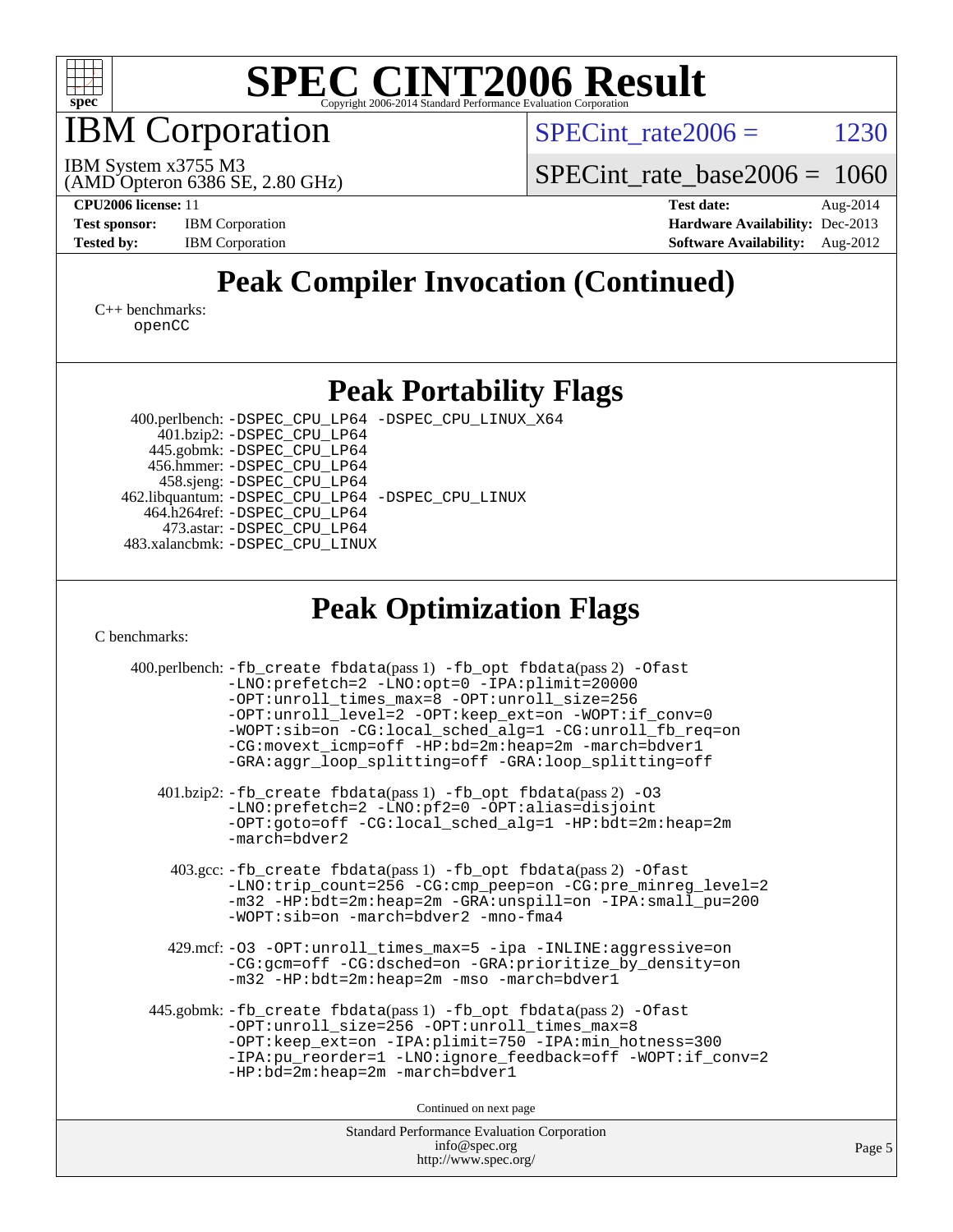

**IBM** Corporation

 $SPECTnt_rate2006 = 1230$ 

(AMD Opteron 6386 SE, 2.80 GHz) IBM System x3755 M3

[SPECint\\_rate\\_base2006 =](http://www.spec.org/auto/cpu2006/Docs/result-fields.html#SPECintratebase2006) 1060

**[CPU2006 license:](http://www.spec.org/auto/cpu2006/Docs/result-fields.html#CPU2006license)** 11 **[Test date:](http://www.spec.org/auto/cpu2006/Docs/result-fields.html#Testdate)** Aug-2014 **[Test sponsor:](http://www.spec.org/auto/cpu2006/Docs/result-fields.html#Testsponsor)** IBM Corporation **[Hardware Availability:](http://www.spec.org/auto/cpu2006/Docs/result-fields.html#HardwareAvailability)** Dec-2013 **[Tested by:](http://www.spec.org/auto/cpu2006/Docs/result-fields.html#Testedby)** IBM Corporation **[Software Availability:](http://www.spec.org/auto/cpu2006/Docs/result-fields.html#SoftwareAvailability)** Aug-2012

## **[Peak Optimization Flags \(Continued\)](http://www.spec.org/auto/cpu2006/Docs/result-fields.html#PeakOptimizationFlags)**

|                      | 456.hmmer: -fb_create fbdata(pass 1) -fb_opt fbdata(pass 2) -Ofast<br>-LNO: prefetch=2 -OPT: alias=disjoint<br>-OPT: unroll times max=16 -OPT: unroll size=512<br>-OPT:unroll_level=2 -OPT:keep_ext=on -CG:cflow=0<br>-CG:cmp_peep=on -CG:pre_local_sched=off -HP:bdt=2m:heap=2m<br>-CG:p2align=0 -CG:load exe=3 -CG:dsched=on -march=bdver1     |  |
|----------------------|--------------------------------------------------------------------------------------------------------------------------------------------------------------------------------------------------------------------------------------------------------------------------------------------------------------------------------------------------|--|
|                      | 458.sjeng: -fb_create fbdata(pass 1) -fb_opt fbdata(pass 2) -Ofast<br>-CG:ptr_load_use=0 -CG:divrem_opt=on -CG:movext_icmp=off<br>-CG:locs_best=on -LNO:full_unroll=10 -IPA:pu_reorder=2<br>-HP:heap=2m:bd=2m -WOPT:sib=on -march=bdver1                                                                                                         |  |
|                      | $462$ .libquantum: basepeak = yes                                                                                                                                                                                                                                                                                                                |  |
|                      | 464.h264ref: -fb_create fbdata(pass 1) -fb_opt fbdata(pass 2) -03<br>-OPT:unroll_size=256 -OPT:unroll_times_max=2<br>-IPA:plimit=20000 -OPT:alias=disjoint -CG:ptr_load_use=0<br>-CG:local_sched_alg=1 -HP:bdt=2m:heap=2m -march=bdver1                                                                                                          |  |
| $C_{++}$ benchmarks: |                                                                                                                                                                                                                                                                                                                                                  |  |
|                      | $471.$ omnetpp: basepeak = yes                                                                                                                                                                                                                                                                                                                   |  |
|                      | 473.astar: -fb_create fbdata(pass 1) -fb_opt fbdata(pass 2) -Ofast<br>-WOPT:if_conv=0 -WOPT:sib=on -CG:divrem_opt=on<br>-CG:p2align=1 -CG:dsched=on -GRA:optimize_boundary=on<br>-OPT:alias=disjoint -INLINE:aggressive=on<br>-IPA: small_pu=3000 -IPA: plimit=3000 -HP: bdt=2m: heap=2m<br>-march=bdver1                                        |  |
|                      | 483.xalancbmk: -Ofast -LNO:prefetch=2 -OPT:unroll_size=512<br>-OPT:unroll_times_max=8 -D__OPEN64_FAST_SET<br>-INLINE:aggressive=on -m32 -CG:cmp_peep=on<br>-CG:local_sched=off -CG:p2align=1 -GRA:unspill=on<br>-TENV:frame_pointer=off -fno-emit-exceptions -march=bdver2<br>$-mno-fma4$<br>-L/root/work/libraries/SmartHeap-10/lib -lsmartheap |  |
|                      | The flags files that were used to format this result can be browsed at<br>http://www.spec.org/cpu2006/flags/x86-open64-452-flags-rate-revA-III.html<br>http://www.spec.org/cpu2006/flags/IBM-Platform-Flags-V1.2-AMD-A.html                                                                                                                      |  |
|                      | You can also download the XML flags sources by saving the following links:<br>http://www.spec.org/cpu2006/flags/x86-open64-452-flags-rate-revA-III.xml<br>http://www.spec.org/cpu2006/flags/IBM-Platform-Flags-V1.2-AMD-A.xml                                                                                                                    |  |
|                      |                                                                                                                                                                                                                                                                                                                                                  |  |